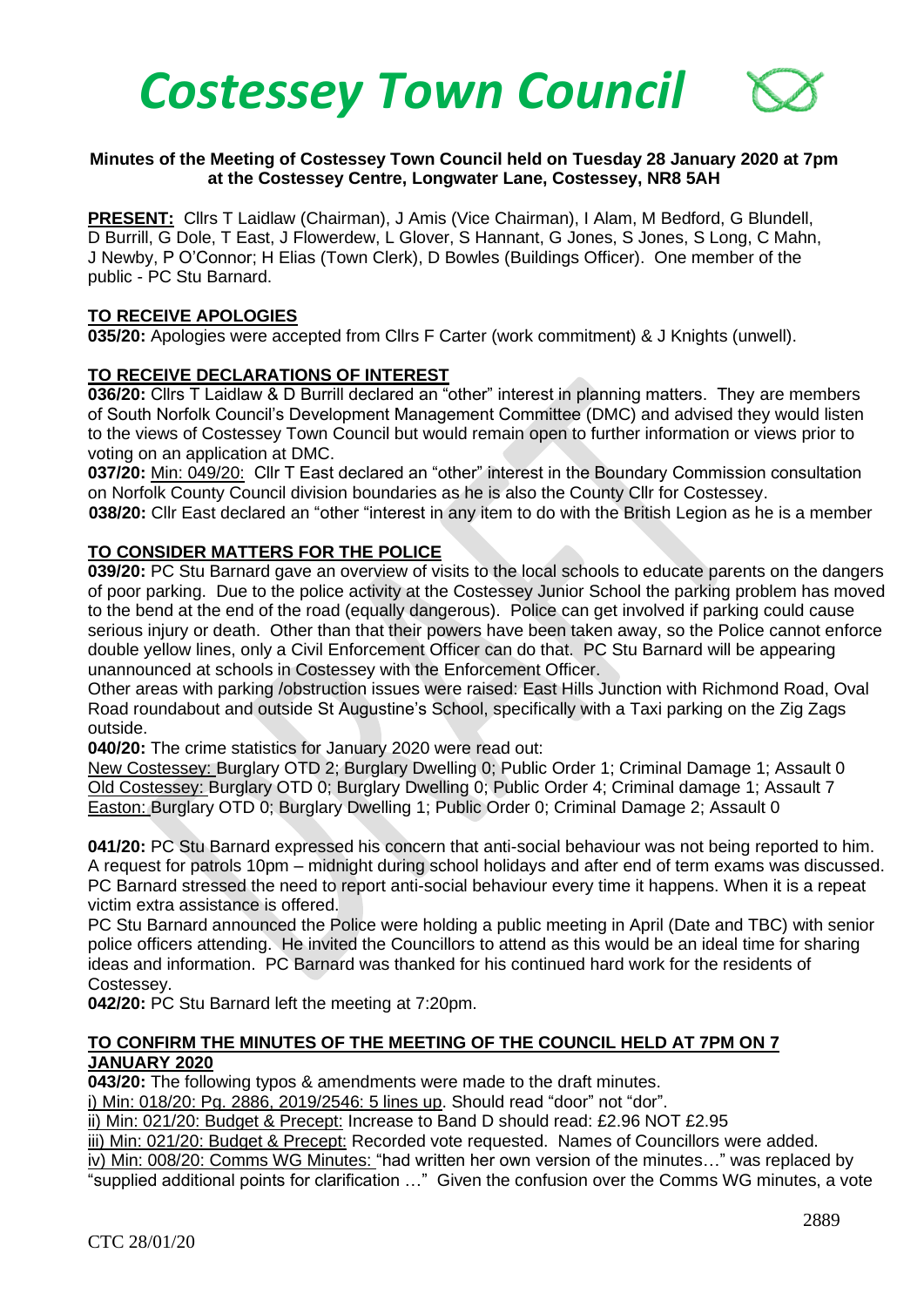was taken to include clarification. **The votes for and against being equal, the Chairman used his casting vote to approve the minutes with the amendment "supplied additional points for clarification …"** 

**044/20:** A query was raised as to whether a document included in the Bundle listing the reasons for not including a discussion of the minutes on the agenda as a separate item had referred to the amendment to Min: 008/20: It had not. The request for inclusion had not been granted as the Standing Orders and Member / Officer Protocol dealt with minutes. Disquiet was expressed that the official Draft Comms WG minutes included in the previous Bundle had been amended by a vote for a version which had only been presented at the previous meeting, in breach of the newly-adopted Standing Orders. Cllr J Flowerdew requested that the item for discussion of minutes be added to the full CTC agenda for 10 March 2020. The Chairman requested this be put in writing outlining the reasons. **ACTION: Cllr J Flowerdew**

There being no further amendments

**It was RESOLVED to approve the minutes of the meeting held on 7 January 2020 with the above amendments as an accurate record. ACTION: Town Clerk**

## **TO RECEIVE COMMITTEE MINUTES AND CONSIDER THE RECOMMENDATIONS THEREIN:**

**045/20:** a) Policy Review WG of 8 January 2020: Cllr J Flowerdew asked if any Councillor could join the Policy Review Working Group, and why it met in private. There was no legal requirement for a WG meeting to be held in public. It worked more effectively as a small group as there was a great deal of work to get through, so did not wish others to attend. CTC had set up the WG with its members and Terms of Reference. Cllr J Flowerdew requested the WG Terms of Reference be circulated. **ACTION: Town Clerk**

**It was RESOLVED to approve the Policy Review WG minutes of 8 January 2020 meeting as a correct record. ACTION: Town Clerk.**

# **TO RECEIVE UPDATES ON MATTERS IN THE MINUTES NOT LISTED BELOW (NO RESOLUTIONS)**

 **046/20:** Queen's Hill Primary School visit to Houses of Parliament: CTC had paid for the children's transport costs for the visit, with an agreement that at a later date the children would come to CTC and present what they had learnt from the experience. The Clerk had requested convenient dates. The Head Teacher had asked if Councillors would like to go to the School for the presentation and suggested three dates at 1.30pm, but Councillors indicated that they would prefer that the children make the presentation at The Costessey Centre, enabling the children to see local government in action. Cllr Flowerdew had contacted the Head Teacher when she made this suggestion, so he offered to contact her again. **ACTION: J Flowerdew**, **Town Clerk**

 **047/20:** Min: 012/20: Ambulance Station, Alex Moorhouse Way: The records for the application had been checked: Condition 5 referred to signage of the new access specifically for use by blue light vehicles. The Planning Enforcement Officer confirmed that this had been installed in excess of 10 years. Condition 6 referred to a contribution towards the cost of improving the Longwater A47 road junction. A contribution towards the cost of improving the Longwater A47 road junction had been agreed and previously paid to Norfolk County Council. These conditions had therefore been satisfied.

 **048/20:** Min: 014/20: West End: Double Yellow lines: The scheme had been submitted to Norfolk CC Cabinet for approval through the delegated powers route as there were some open objections at the end of the consultation. The outcome was due mid-February when Norfolk CC would know whether it could be implemented on site or if it had to go back out to consultation with a revised scheme. The Senior Highways Engineer would update CTC once a decision had been made.

## **049/20: RESOLVED TO ADJOURN THE MEETING FOR 15 MINUTES' PUBLIC PARTICIPATION Items raised:** None. **The meeting was reconvened**.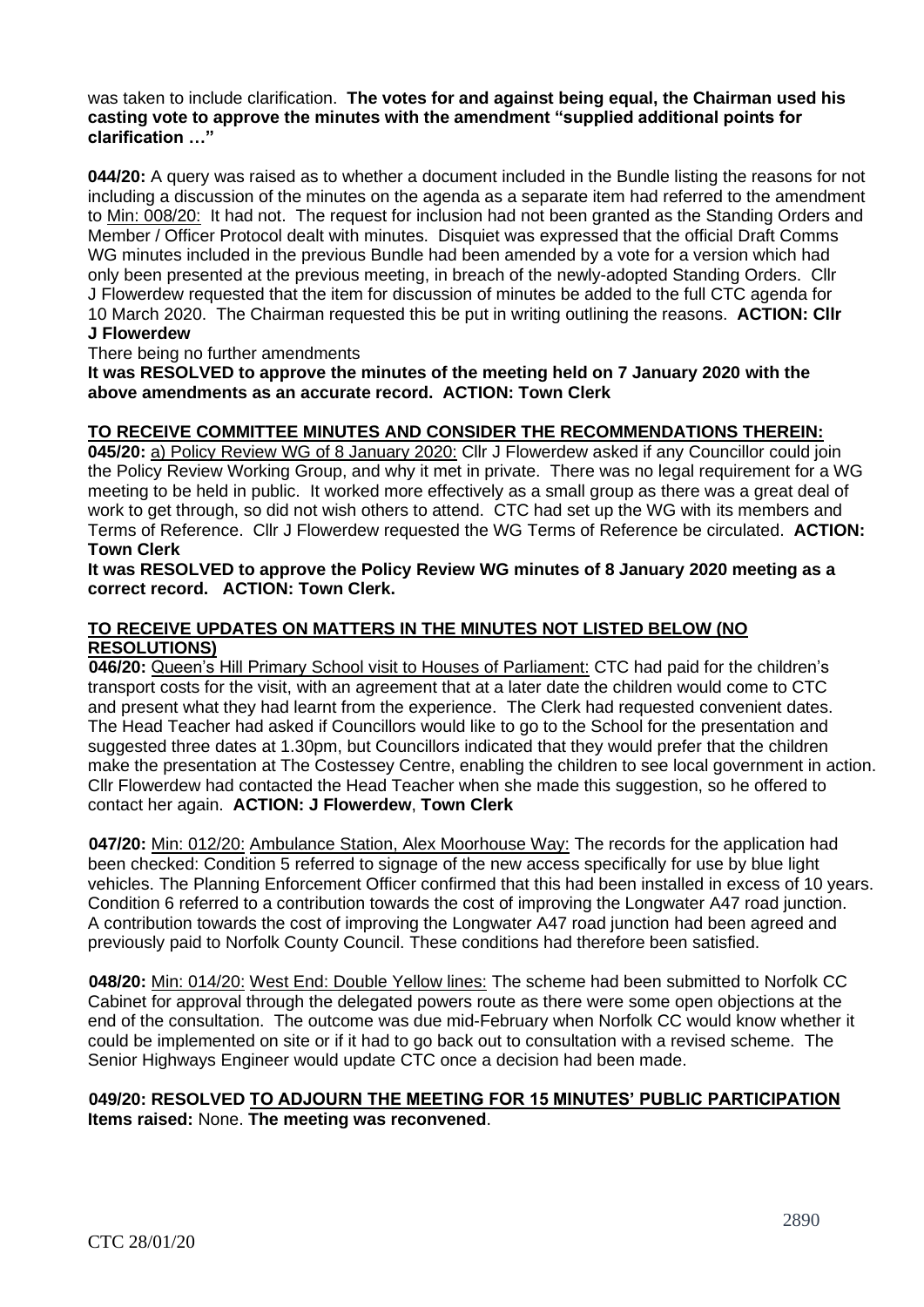# **TO MAKE RECOMMENDATIONS ON PLANNING APPLICATIONS AND CONSULTATIONS, AND RECEIVE INFORMATION ON APPEALS & OTHER PLANNING MATTERS**

**050/20: a) Planning applications for consideration:**

i) 2020/0042: Norfolk & Waveney Mind - 19 Bawburgh Lane, NR5 0TR - **Change of Use** to shortterm supported residential accommodation (4 bedrooms) – **Comment: Front garden has previously been paved over to provide 4 parking spaces. Concern was expressed that no extra parking spaces were to be provided given the need for extra staff to be present during the day and the changeover / handover times, which could mean that two shifts require parking to be available at the same time - in which case vehicles might end up parking on the street where there is already a considerable on-street parking problem, especially at the junction with Lord Nelson Drive. Concern was expressed that workmen were present on site already. The neighbours' concerns were noted - APPROVE SUBJECT TO CONDITIONS being imposed that on-street parking in the area is not exacerbated and that no extensions are allowed in future to expand the capacity of the home (i.e. limit the scope of the building to what is proposed at present)**

# **051/20: b) Information & Planning decisions received from South Norfolk & Norfolk County**

**Councils: (\*Information only. (No decisions needed)** See separate sheet. Noted i) 2019/2215: Eastwood Lodge: CTC had recommended approval, but South Norfolk Council had refused it due to the design of the building not being in keeping. Noted

# **TO CONSIDER THE PROPOSAL FOR THE RESPONSE TO THE BOUNDARY COMMISSION CONSULTATION ON CHANGES TO THE NORFOLK CC DIVISIONS**

**052/20:** An overview of the current position of the Boundary Review WG was given following Norfolk CC's draft submission: the wording in the Notes, item iii) was amended from "slightly illogical -e.g. LW1" to "inaccurate". Norfolk CC would consider its proposed submission at meeting on 3 February. Meanwhile Cllr J Flowerdew would try to persuade Norfolk CC to use figures which fully reflected the number of electors in the area transferred to Costessey TC at the boundary change from 1 April 2019 as CTC had attempted. If this were successful, CTC proposed to support NCC's submission to move Queen's Hills and Lodge Farm into the current Humbleyard division area creating a new Stafford division. Costessey draft TC's submission would then need to be revised to reflect that change.

If it were not possible to persuade NCC, CTC would revise its own submission to point out the errors in the NCC proposal because of the changes to the Costessey boundary, emphasising why CTC's proposal was more in line with the requirements of the Boundary Commission, and asking for CTC's proposal to be accepted as the most appropriate for Costessey communities. It was suggested that CTC wait until the 11 Feb 20 submission date so a new proposal putting forward a stronger case could be written.

**It was RESOLVED that after the Norfolk CC meeting, if they would not align their figures, Cllr J Flowerdew could re-write the submission, circulate to WG members for amendment and send to the Clerk for submission. ACTION: Cllr J Flowerdew, Boundary Review WG members & Clerk** 

# **FINANCE MATTERS**

**053/20**: a) To approve the accounts for December 2019 and receive a budget report**:** At the end of December council was 3/4 (75%) of the way through the financial year and was in budget by £194,091. It had received 97.1% of its income and spent 78.1% of its budgeted expenditure. NB: The accounts had been upgraded to accommodate HMRC's Making Tax Digital (MTD) requirements, so had a different look. Importantly Income was shown BEFORE Expenditure, and the previous practice of showing a surplus as a minus figure had reverted to the more traditional presentation of showing a surplus by straight figures and a loss within brackets. Council had received both instalments of the precept (£636,576). Some cost centres were showing a

potential overspend, though many would even out over the year (eg Subscriptions at 95.7%). CIL receipts of £10,030 had been received (401.2% of budgeted amount). The potential overspends were offset by higher than anticipated income from hall hires at Breckland Hall (79.9%), The Costessey Centre (79.7%), though Queen's Hills Community Centre was slightly lower than expected (71.1%). Commission was also above what was anticipated at Breckland. Burial & Memorial fees (41.1%) were sporadic and could not be accurately predicted, but were generally much lower than anticipated. Interest received was greater than expected (£2,633). Councillors had taken up the offer of training with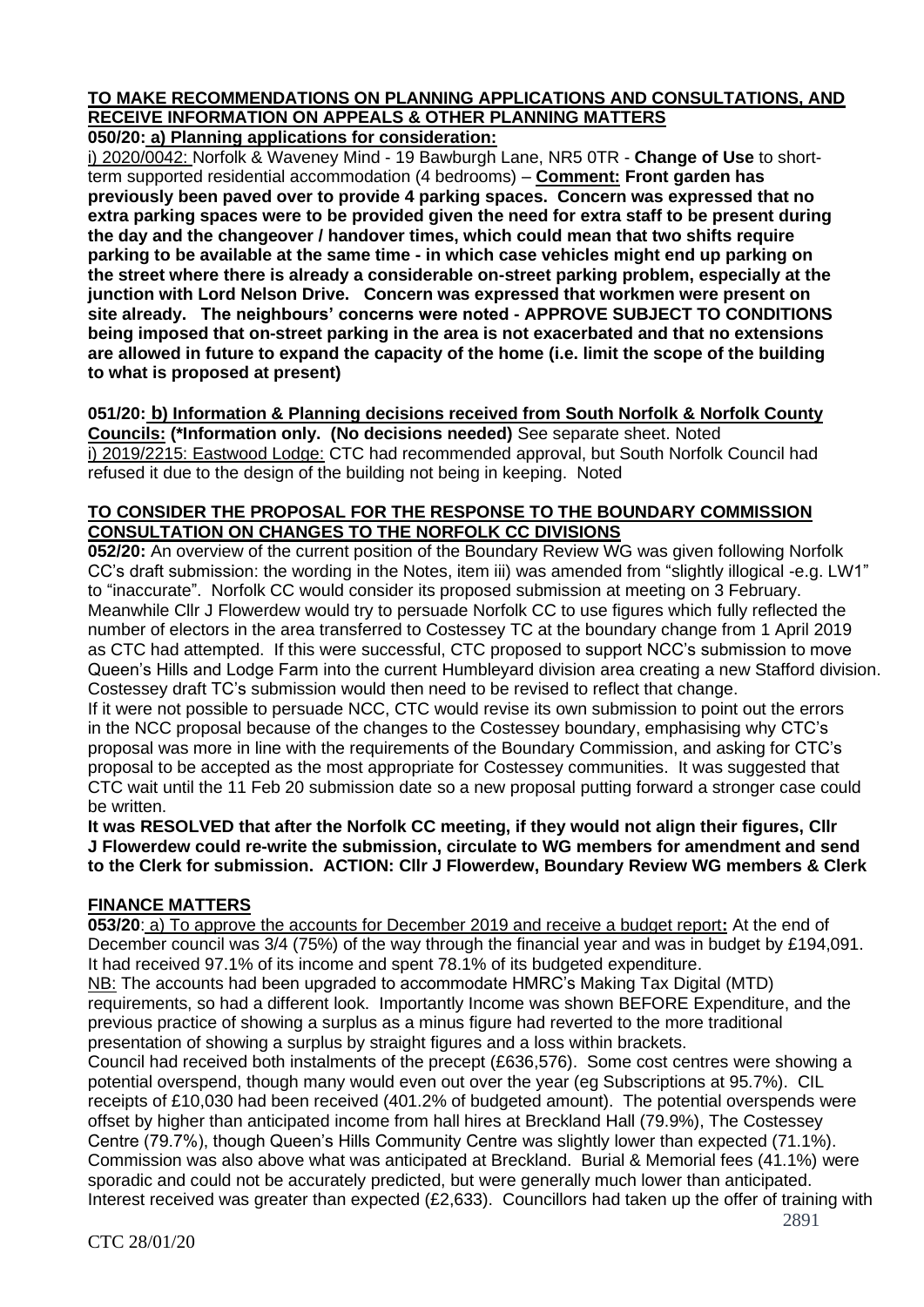enthusiasm, so training budgets had been exceeded. A Property Maintenance EMR would be used to fund property maintenance and smooths out the variable peaks & troughs over the years.

It was suggested that the document could be made more user-friendly and the FB&S meeting in March 2020 should consider which documents were appropriate for presenting to full Council and the F,B&S Committee along with legal and operational obligations. **ACTION: F,B&S Committee Members It was RESOLVED to approve the accounts in the balance of £651,521.04**

# **054/20: It was RESOLVED TO CONTINUE THE MEETING AFTER 9PM**

Cllr D Burrill left the meeting at 9pm

# **TO CONSIDER DETAILS OF THE FETE & FAIR 2020 INCL FIGURES & STALL NUMBERS**

**055/20:** a) To **r**eceive notes on the Fete Support & Compliance Group on 21/01/20: An overview of the details to date was given; a grant application for £500 for the VE day had been made, but was awaiting a response. Cllr G Blundell to speak to former Cllr D Lister to ask if he would set up a forecast spreadsheet for the WG only, as in the past. If not Cllrs G Jones and G Blundell to organise one between them. £947.00 had been agreed from the Lottery Funding - this had a strict set of conditions attached that would need to be adhered to. Breakdown Film Hire £149.00, trailer with screen £750.00, Volunteer snack voucher/drinks £25.00 & Ticket admin system £50.00. A request for proper waist-high metal pedestrian fencing for the Saturday Open-Air cinema was made. People would be on site to put fencing up and move it the following day. Also, there would be a warm-up act before the film of a Neon Display - £200 for two performers. **ACTION: Cllrs G Blundell & G Jones**

# **TO CONSIDER HIGHWAYS MATTERS**

**056/20:** a) To consider a response to NCC Local Transport Plan 2020-2036 consultation: <https://norfolk.citizenspace.com/consultation/norfolk-county-council-local-transport-plan-2020/> The proposed Infrastructure WG should meet to discuss the NCC Local Transport Plan so CTC could respond as a corporate body in addition to Councillors replying individually**.** Responses to be in by 28 February 2020. **ACTION: Town Clerk**

**057/20:** b) To review the position re Traffic Calming along West End and the NEXT Plc S106 £60k payment currently being held by NCC: (JF). SA106 monies could not be used for any other purpose. The £60,000 negotiated for traffic calming measures as a S106 Planning Condition on the Next Plc "destination store" application was held by Norfolk CC for traffic calming measures in West End only. CTC had proposed Average Speed cameras, but the Norfolk Safety Camera Partnership was not in favour, stating there had been no fatalities on this stretch of road, and a lack of speeding which CTC had disproved using SAM2 statistics. When CTC agreed to support the NDR there was an expectation that there would be an increase in traffic and a Development Consent Order (DCO) allocated approx. £298,000 had been set aside for Average Speed Cameras for traffic calming in Costessey as mitigation. It would not set a precedent for other settlements as they would not have DCOs attached to them. The SCP would decide if Average Speed Cameras were appropriate. Other options were paying for a part-time officer to monitor the data or Community Speedwatch schemes. **It was RESOLVED to defer the item until after the Feb 2020 Safety Camera Partnership meeting.**

**058/20:** c) To receive an update on the position on the bus service utilising the QH bus lane onto Ringland Lane: (JF) Norwich's Transforming Cities bid for funding. New bus routes were likely only to go ahead without speed bumps. Sections a), b), & c) all link in together and should be discussed by the Infrastructure Working Group. The right turn at the Ringland Lane / Taverham Lane junction was difficult to negotiate safely due to the hedge and bank obscuring vision. **ACTION: Town Clerk**.

# **TO RECEIVE DISTRICT COUNCILLORS' REPORTS**

**059/20:** Noted.The Greater Norwich Local Plan period up to 2038 was now being consulted on until 16 March, with a "road show" at the Costessey Centre on Thursday 13 February 2-8pm. [www.gnlp.org.uk.](http://www.gnlp.org.uk/) Lodge Farm Phase 3 was on the reserve list for development, depending on the number of houses built elsewhere. Lodge Farm Phase 3 would be "land locked" and access should not be through Phases 1 & 2, but via the Bowthorpe roundabout with a dedicated left turn exit into